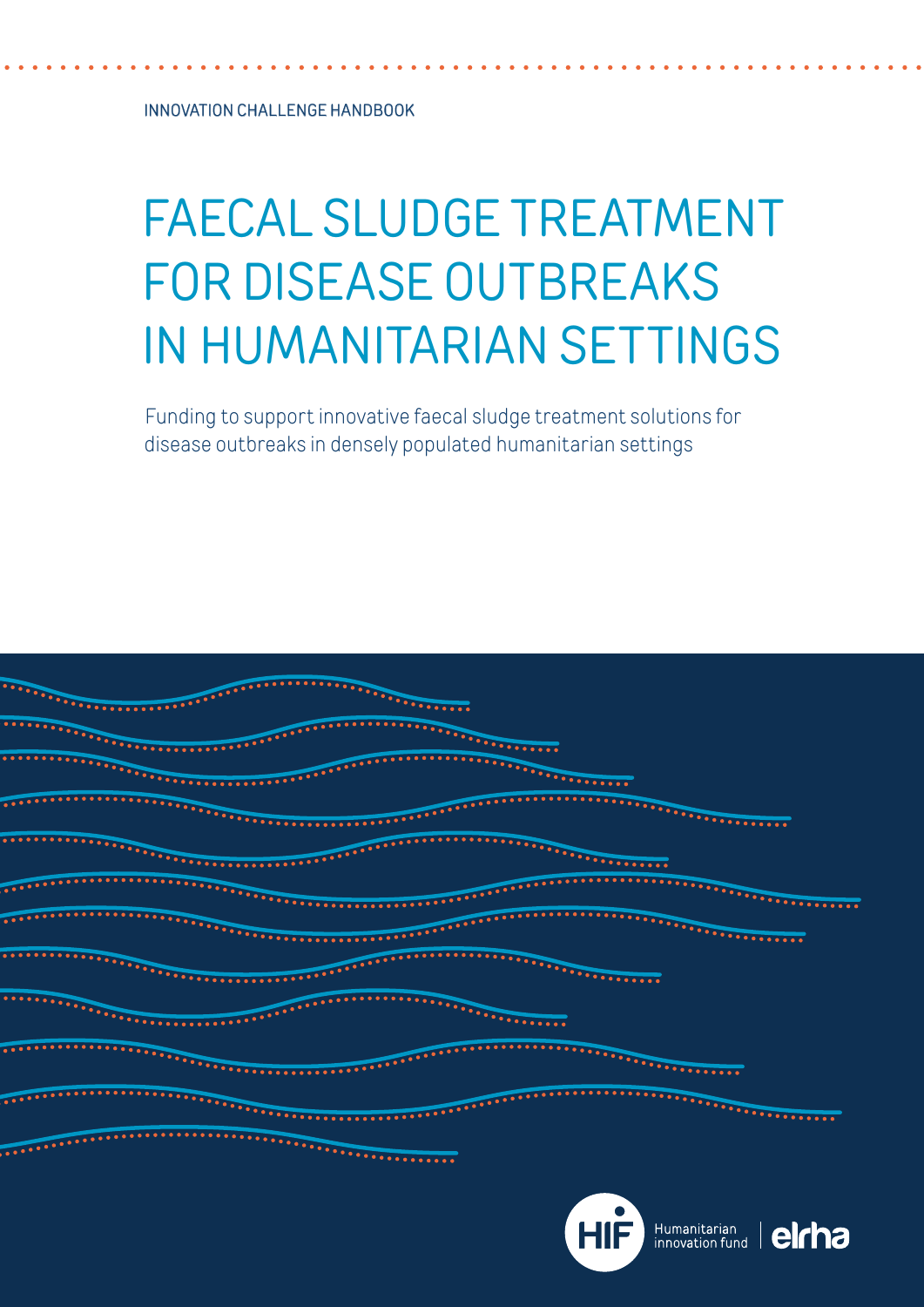# **CONTENTS**

[ACKNOWLEDGEMENTS](#page-2-0) 3

[ABOUT THIS CHALLENGE](#page-3-0) 4

[THE PROBLEM](#page-5-0) 6

[THE CHALLENGE](#page-7-0) 8

[FUNDING AVAILABLE](#page-8-0) 9

[ELIGIBILITY CRITERIA](#page-9-0) 10

[ASSESSMENT CRITERIA](#page-10-0) 11

[ACTIVITIES & DELIVERABLES](#page-13-0) 14

[CHALLENGE TIMELINE](#page-14-0) 15

[APPLICATION & EVALUATION PROCESS](#page-16-0) 17

[GLOSSARY](#page-17-0) 18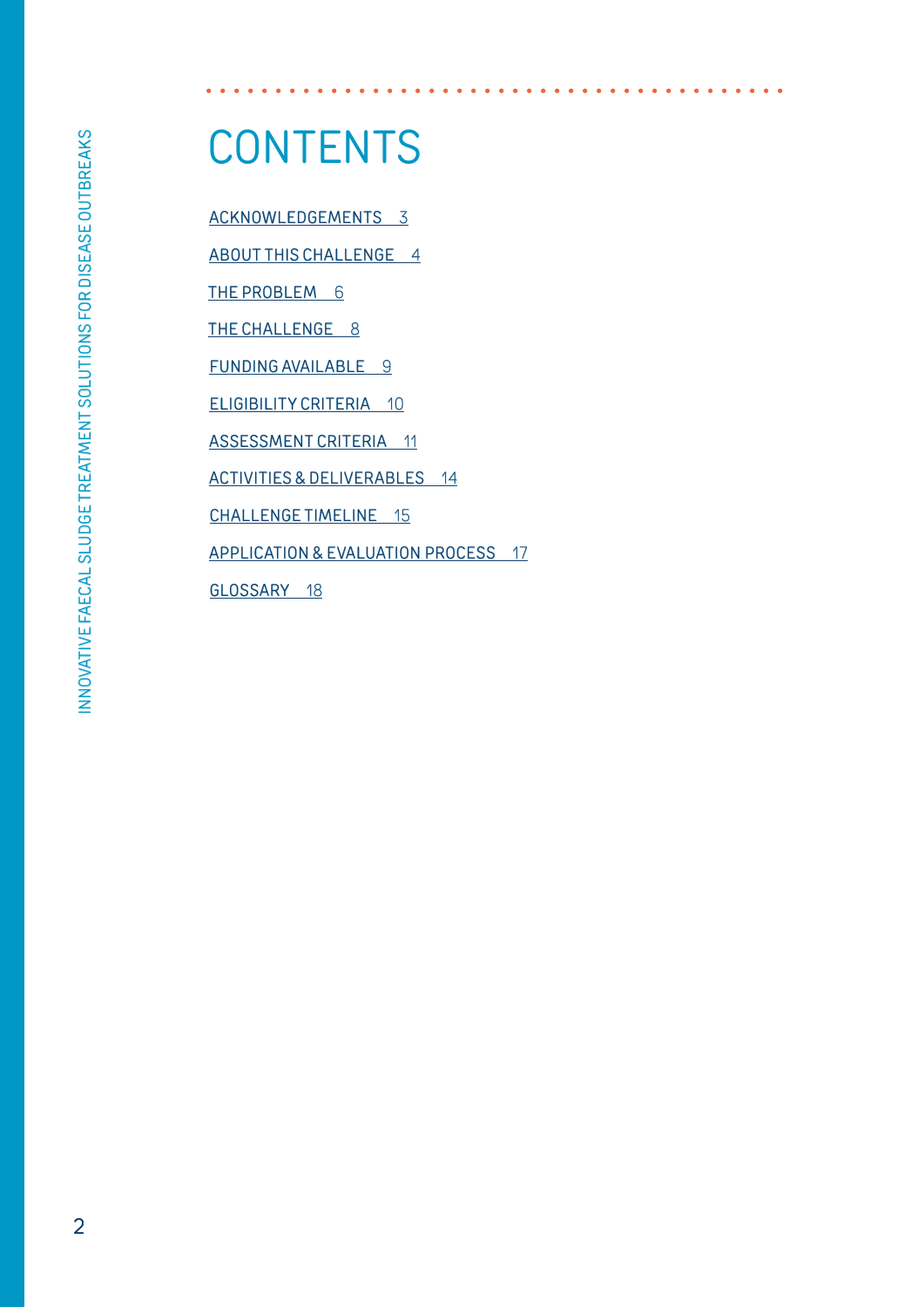### <span id="page-2-0"></span>ACKNOWLEDGEMENTS

We wish to thank all those who contributed to the development of this Innovation Challenge, including the [Global WASH Cluster FSM Technical Working Group](https://www.google.com/url?q=https://washcluster.net/twigs/FSM&sa=D&ust=1598608443705000&usg=AFQjCNF4OUJTGvXKmRCfPyh7kpWsQ6x0UQ) and members of our [WASH Technical Working Group.](https://www.elrha.org/our-people/wash-technical-working-group/)

This Challenge was designed in collaboration with our Challenge support partners, [Science Practice.](https://www.science-practice.com/)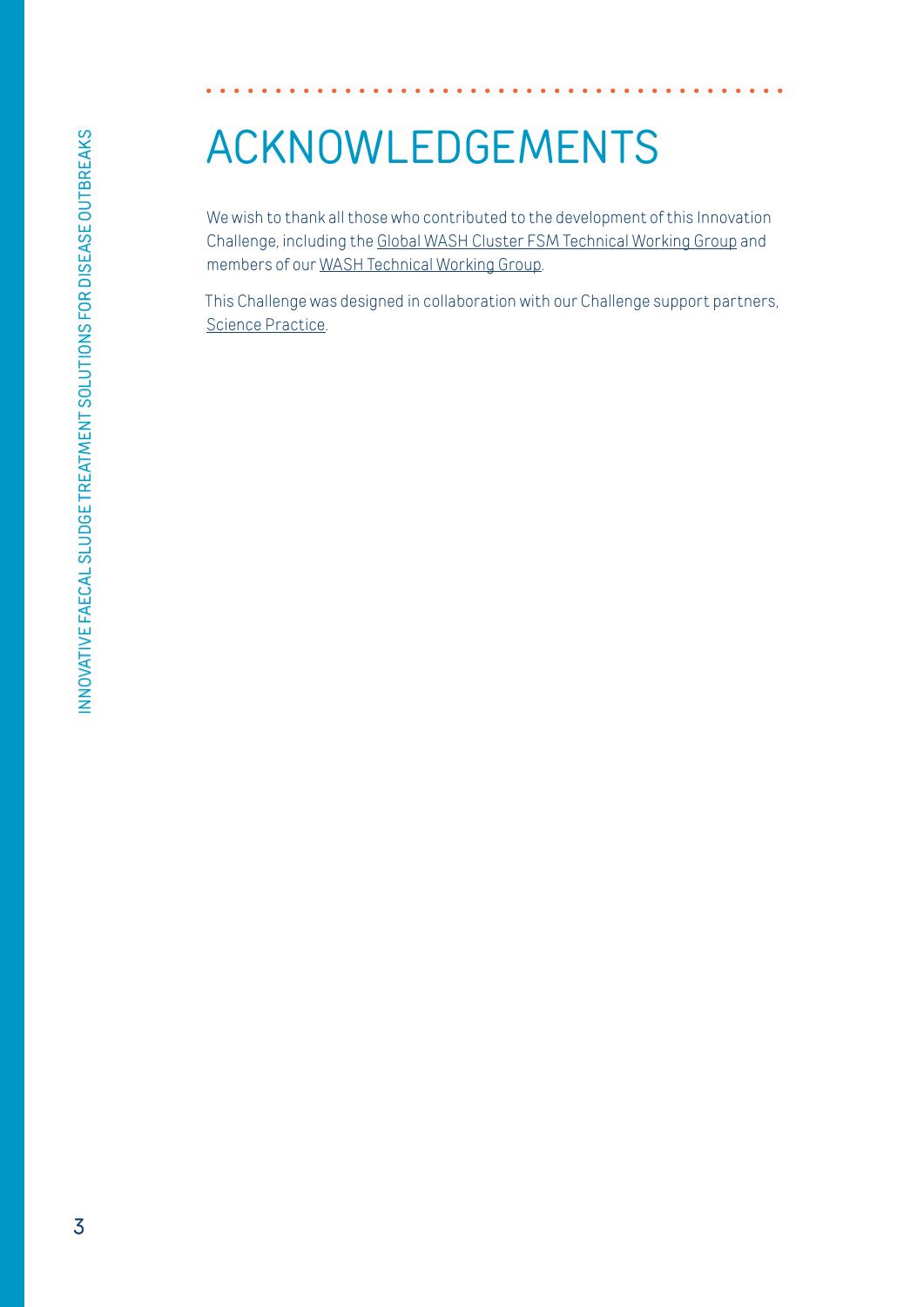### <span id="page-3-0"></span>ABOUT THIS CHALLENGE

We are [Elrha](https://www.elrha.org/). A global organisation that finds solutions to complex humanitarian problems through research and innovation. Our [Humanitarian Innovation Fund](https://www.elrha.org/programme/humanitarian-innovation-fund/) (HIF) aims to improve outcomes for people affected by humanitarian crises by identifying, nurturing and sharing more effective and scalable solutions. To achieve this, we fund innovations that aim to improve the effectiveness of humanitarian response.

Our HIF [Water, Sanitation and Hygiene](https://www.elrha.org/wash/) (WASH) area of focus aims to explore and grow the potential for innovation to improve the effectiveness of humanitarian WASH.

Our WASH work is entirely problem-led. Since 2013, we have invested in a rich body of [research around problems,](https://www.elrha.org/wp-content/uploads/2016/01/HIF-WASH-Gap-Analysis.pdf) been advised by sector experts on which problems to focus on, and designed Innovation Challenges specifically to address them. In addition, our [Research for Health in Humanitarian Crises](https://www.elrha.org/programme/research-for-health-in-humanitarian-crises/) (R2HC) programme supports collaborative research to improve health outcomes by strengthening the evidence base for public health interventions in humanitarian crises; funding a number of [studies](https://www.elrha.org/what-we-fund/?prog=322&t=water-sanitation-hygiene) on WASH interventions.

One area that has been highlighted as a complex and neglected problem in humanitarian settings is [faecal sludge management](https://www.elrha.org/researchdatabase/faecal-sludge-management/) (FSM) and, in particular, sludge treatment and disposal. Although there is a range of technologies tailored to development settings, there has been little research and innovation in this area for humanitarian settings. This gap is increasingly recognised at a global level, as shown by the development of an [FSM Technical Working Group](https://washcluster.net/twigs/FSM) by the Global WASH Cluster.

The gap in FSM solutions is accentuated when disease outbreaks occur in humanitarian settings, especially in densely populated areas where FSM is essential for reducing the onward transmission of disease. The 2010 cholera outbreak in Haiti and the recent outbreak in Yemen<sup>1</sup>, and the Ebola outbreaks in West Africa and the Democratic Republic of Congo have demonstrated the importance of effective FSM.

This Innovation Challenge will provide funding and support to innovators to develop locally-embedded solutions for safe on-site treatment of faecal sludge during disease outbreaks in humanitarian settings. Solutions should be low-tech, low-cost, compact, easily transportable and rapidly deployable to facilitate a fast and effective outbreak response. The solutions can either be new or adapt existing technologies or approaches to disease outbreaks in humanitarian settings. For this Challenge, we are interested in settings that have a high population density in either urban or non-urban areas, in particular health clinics, and the Challenge aims to generate solutions that will improve the effectiveness of humanitarian WASH responses to outbreaks worldwide.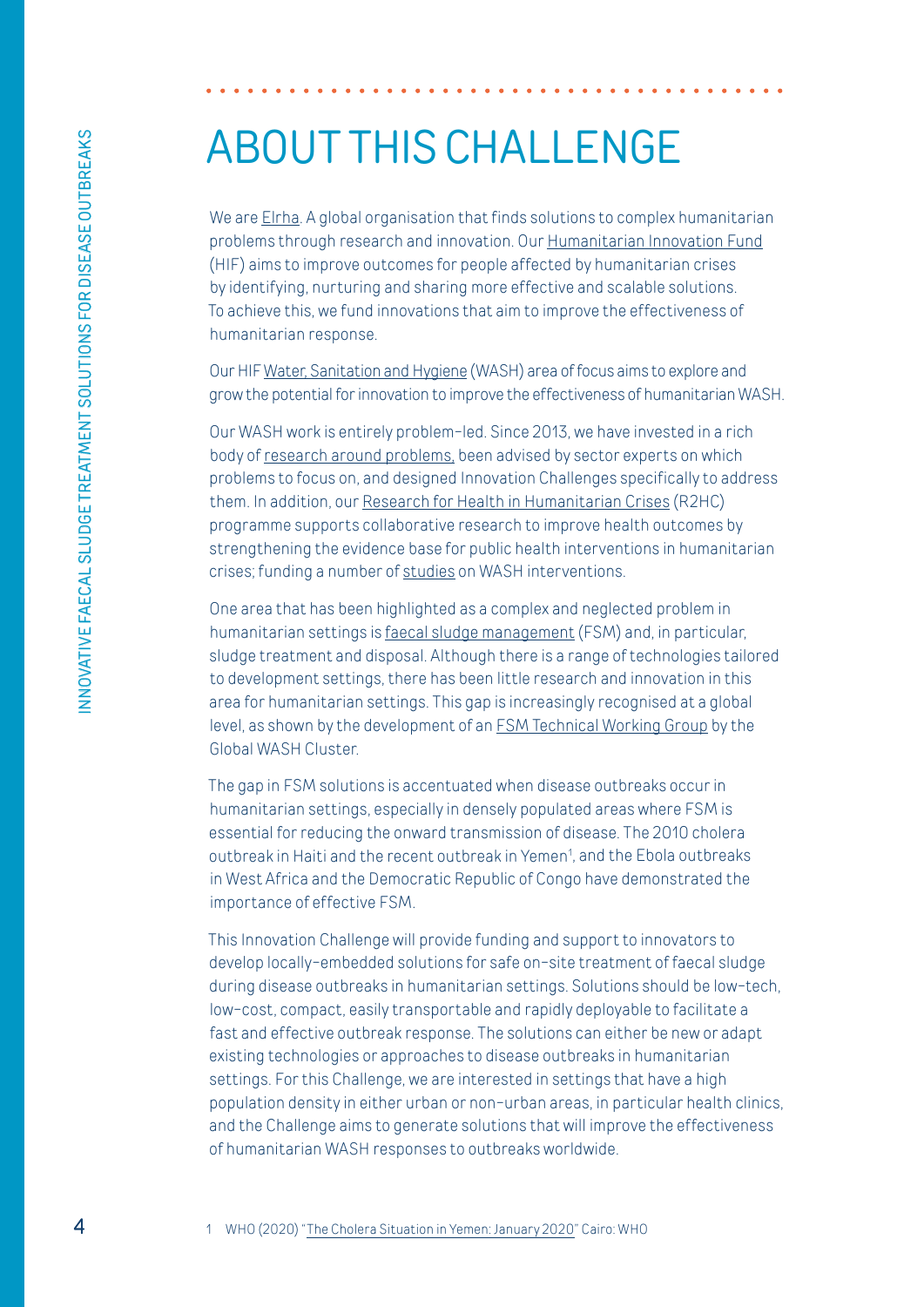This handbook provides information about the [Faecal Sludge Management](https://www.elrha.org/funding-opportunity/innovation-challenge-faecal-sludge-treatment-for-disease-outbreaks-in-humanitarian-settings)  [Challenge,](https://www.elrha.org/funding-opportunity/innovation-challenge-faecal-sludge-treatment-for-disease-outbreaks-in-humanitarian-settings) the types of solutions we are looking to fund, available funding and timelines, as well as assessment criteria and details about the application and evaluation process.

To apply for the Challenge, please complete and submit an Expression of Interest (EoI) via our Common Grant Application platform.

- Already have an account? [Login](https://www.commongrantapplication.com/login.php?refOrgId=20971&refProgId=798&refProgType=all) to start an application.
- Don't have an account? [Sign up](https://www.commongrantapplication.com/register.php?refOrgId=20971&refProgId=798&refProgType=all) to open an account and start an application.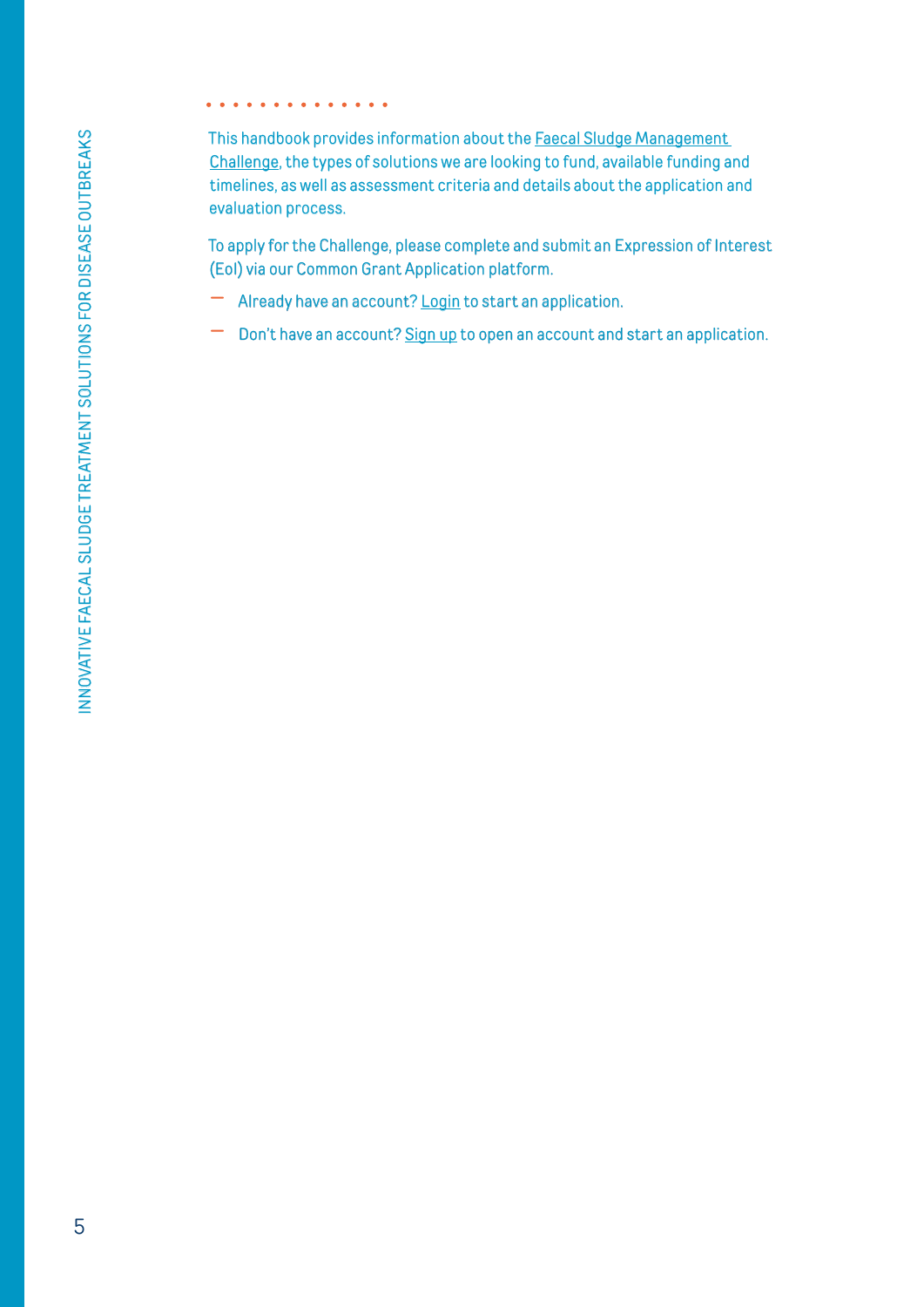### <span id="page-5-0"></span>THE PROBLEM

Epidemics are occurring more often and spreading further than ever before.<sup>2</sup> Many disease outbreaks in recent years have required a humanitarian response. These include local or global outbreaks of cholera, Ebola, Hepatitis E and COVID-19. While some diseases, like Ebola, tend to have one-off outbreaks, other diseases like cholera, can have periodic outbreaks. It is estimated that there are 40 outbreaks of cholera a year, totalling between 3–5 million cases.3

With these, and other diseases spread by oral-faecal transmission, ensuring an effective WASH response is essential to prevent their spread. Treatment of faecal sludge represents an opportunity to prevent onward transmission in outbreak settings, with on-site treatment, in particular, presenting the greatest opportunity to reduce this risk.

Despite this, there is a lack of clarity over what constitutes safe and effective treatment of infectious sludge for many pathogens, in particular in densely populated settings. The only guidance available in the [Sphere Guidelines](https://spherestandards.org/wp-content/uploads/Sphere-Handbook-2018-EN.pdf) for humanitarian outbreak situations relates to ratios of toilets to patients and instructions for disinfecting clinics. Although some resources exist,<sup>4</sup> these are few and give little recent or detailed guidance regarding sludge treatment, and even less guidance on the treatment of sludge infected with outbreak disease pathogens.

However, there is a range of sludge treatments currently in use in humanitarian outbreak settings, including additives such as chlorine, lime and lactic acid. There is a growing body of research available on the effectiveness of additives, but to date the studies have been small scale, tending to only trial solutions in one location.5 There is no go-to tried and tested pathogen-specific guidance for on-site treatment of sludge containing the pathogens posing the biggest risks, such as cholera, Ebola and Hepatitis E. Currently, there are no known cases of faecal-oral transmission of COVID-19 and there is also little evidence

- 2 World Health Organisation (WHO). (2018) ["Managing epidemics: key facts about major deadly](https://www.who.int/emergencies/diseases/managing-epidemics-interactive.pdf)  [diseases](https://www.who.int/emergencies/diseases/managing-epidemics-interactive.pdf)" Geneva: World Health Organization
- 3 World Health Organisation (WHO). (2012) "[The global burden of cholera](https://www.who.int/bulletin/volumes/90/3/11-093427/en/)" Geneva: Bulletin of the World Health Organization; World Health Organisation (WHO). (2018) ["Managing epidemics: key](https://www.who.int/emergencies/diseases/managing-epidemics-interactive.pdf)  [facts about major deadly diseases"](https://www.who.int/emergencies/diseases/managing-epidemics-interactive.pdf) Geneva: World Health Organization
- 4 Franceys, R, Pickford, J., Reed, R & World Health Organization. (1992). "[A guide to the](https://apps.who.int/iris/handle/10665/39313)  [development of on-site sanitation](https://apps.who.int/iris/handle/10665/39313)" Geneva: World Health Organization, p.18
- 5 Sozzi, E. et al. (2015) "[Minimizing the Risk of Disease Transmission in Emergency Settings:](https://journals.plos.org/plosntds/article?id=10.1371/journal.pntd.0003776)  [Novel In Situ Physico-Chemical Disinfection of Pathogen-Laden Hospital Wastewaters](https://journals.plos.org/plosntds/article?id=10.1371/journal.pntd.0003776)" PLoS Neglected Tropical Diseases 9 (6); Anderson et al. (2015) "[Lactic Acid Fermentation, Urea](https://www.ncbi.nlm.nih.gov/pubmed/26528995)  [and Lime Addition: Promising Faecal Sludge Sanitizing Methods for Emergency Sanitation"](https://www.ncbi.nlm.nih.gov/pubmed/26528995) International Journal of Environmental Research and Public Health 12(11); Gomes da Silva et al. (2019) ["Assessment of Recommendation for the Containment and Disinfection of Human](https://www.researchgate.net/publication/330593623_Assessment_of_Recommendation_for_the_Containment_and_Disinfection_of_Human_Excreta_in_Cholera_Treatment_Centers)  [Excreta in Cholera Treatment Centers](https://www.researchgate.net/publication/330593623_Assessment_of_Recommendation_for_the_Containment_and_Disinfection_of_Human_Excreta_in_Cholera_Treatment_Centers)" Water 11(2); Elrha. (2019) "[Water, sanitation and hygiene](https://www.elrha.org/wp-content/uploads/2019/01/HIF-WASH-innovation-catalogue-WEB_9.5MB.pdf)  [innovation catalogue"](https://www.elrha.org/wp-content/uploads/2019/01/HIF-WASH-innovation-catalogue-WEB_9.5MB.pdf) London: Elrha; Grange, C. (2016) "WASH in emergencies exploration report: Faecal sludge" London: Elrha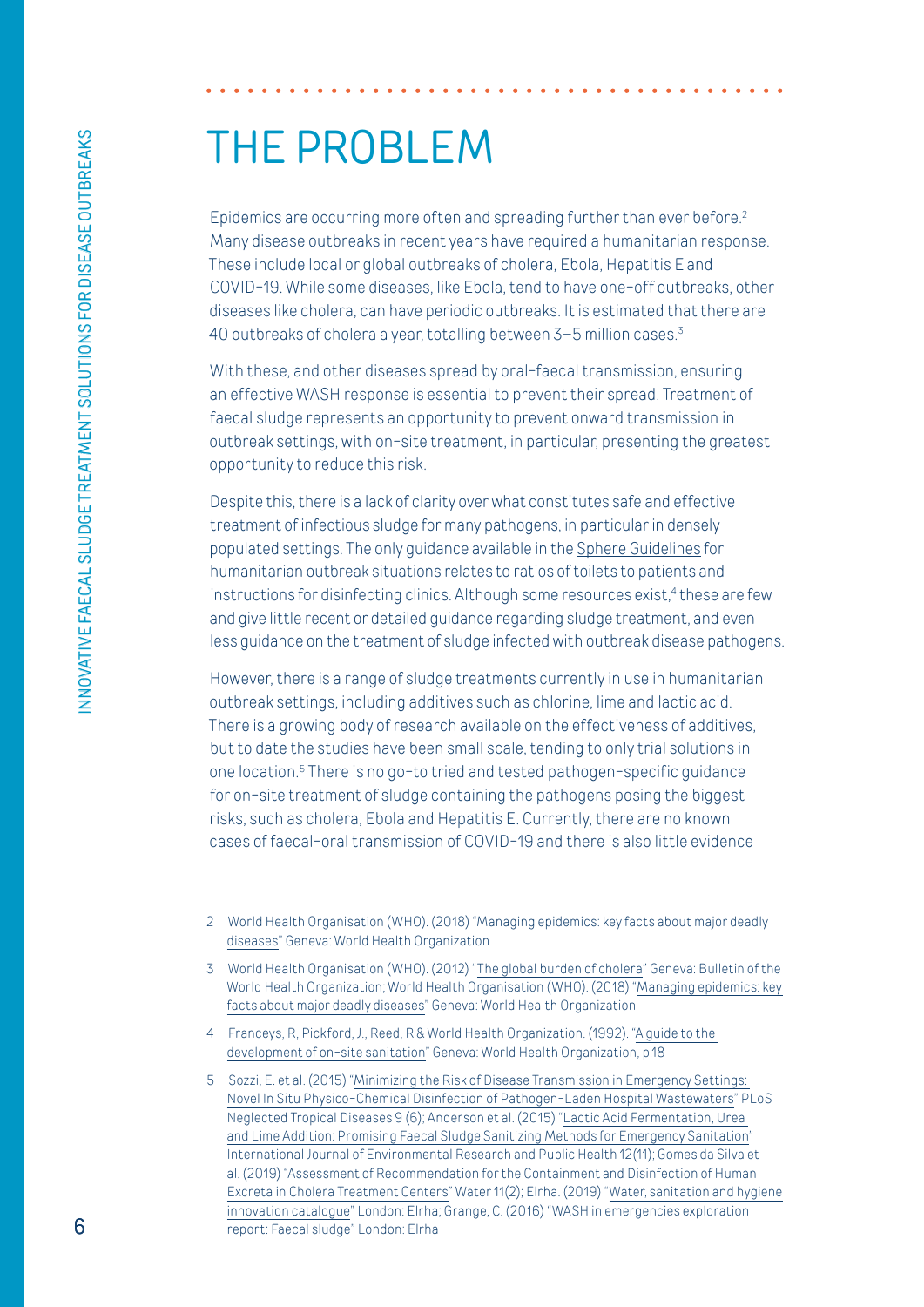on its survival in water or sewage.<sup>6</sup> However, all necessary COVID-19 related precautions should be taken for any WASH activities, for example, to prevent person-to-person transmission for sanitation workers. Another problem is that estimates for pathogen survival times vary across studies and different mediums (such as sludge, soil, wastewater).7 Research also suggests that survival times are influenced by temperature and moisture,<sup>8</sup> meaning that solutions that have been effective in one setting may need to be trialled in another before being rolled out.

Disease outbreak situations in humanitarian settings add another layer of complexity, as they can be rapid onset and often occur in areas with few resources and limited health infrastructure. There is a growing range of decentralised wastewater treatment systems available for sludge treatment and being trialled in humanitarian settings.<sup>9</sup> However, these require time and resources to set up, which may render them impractical for humanitarian outbreak settings.

To ensure adoption and sustainability, solutions must be implemented with the direct engagement of local actors. Often, on-site treatment solutions are implemented by external actors for the duration of the outbreak but not sustained after the outbreak is over as local staff are not supported with training or the resources to manage them. In the case of periodic outbreaks, having embedded, sustainable solutions is crucial to ensuring a fast and effective response to the next outbreak.

An additional layer of complexity is the need to consider sludge treatment as part of a longer process of FSM. Any treatment solutions need to be integrated with the methods used for sludge capture and containment on the one hand and disposal on the other. For example, treating sludge infected with cholera with chlorine can render the sludge inadmissible to some septic tanks, posing a question over how to dispose of it. In outbreak settings, in locations such as temporary clinics or isolation centres, there are often no existing treatment facilities and practitioners need to know that the sludge is safe to dispose of in the surrounding environment after treatment.

<sup>6</sup> Knee, J. (2020) "[Summary report on COVID-19 transmission via faecal-oral routes](https://resources.hygienehub.info/en/articles/3983082-summary-report-o)" Hygiene Hub

<sup>7</sup> Bibby et al. (2015) "[Ebola virus can survive in wastewater](https://www.sciencedaily.com/releases/2015/08/150825115038.htm)" Science Daily; Fischer et al. (2015) ["Ebola Virus Stability on Surfaces and in Fluids in Simulated Outbreak Environments](https://www.ncbi.nlm.nih.gov/pubmed/26079114)" Emerging Infectious Diseases 21(7); Von Sperling et al. (2017) "[Sludge Treatment and Disposal](https://books.google.ro/books?id=fgB_9oXBu18C&pg=PA46&lpg=PA46&dq=survival+time+cholera+in+sludge&source=bl&ots=BA-2M-EqpD&sig=ACfU3U1pwpoGLzMTjKExYcxpnGskqOGVQA&hl=en&sa=X&ved=2ahUKEwiSjMvKzuLnAhVc6qYKHaoDCAQQ6AEwDHoECAoQAQ#v=onepage&q=survival%20time%20cholera%20in%20sludge&f=false)" Biological Wastewater Treatment Series (Volume 6); FAO (1993) ["Chapter 2 – Health risks associated with](http://www.fao.org/3/W5367E/w5367e04.htm)  [wastewater use](http://www.fao.org/3/W5367E/w5367e04.htm)"

<sup>8</sup> Fischer et al. (2015) ["Ebola Virus Stability on Surfaces and in Fluids in Simulated Outbreak](https://pubmed.ncbi.nlm.nih.gov/26079114/)  [Environments"](https://pubmed.ncbi.nlm.nih.gov/26079114/) Emerging Infectious Diseases 21(7)

<sup>9</sup> Tull, K. (2017) "[Wastewater Treatment Plants in rapid mass displacement situations](https://gsdrc.org/wp-content/uploads/2017/11/230-Wastewater-Treatment-Plants-in-rapid-mass-displacement-situations.pdf)" K4D Helpdesk Report 230. Brighton, UK: Institute of Development Studies.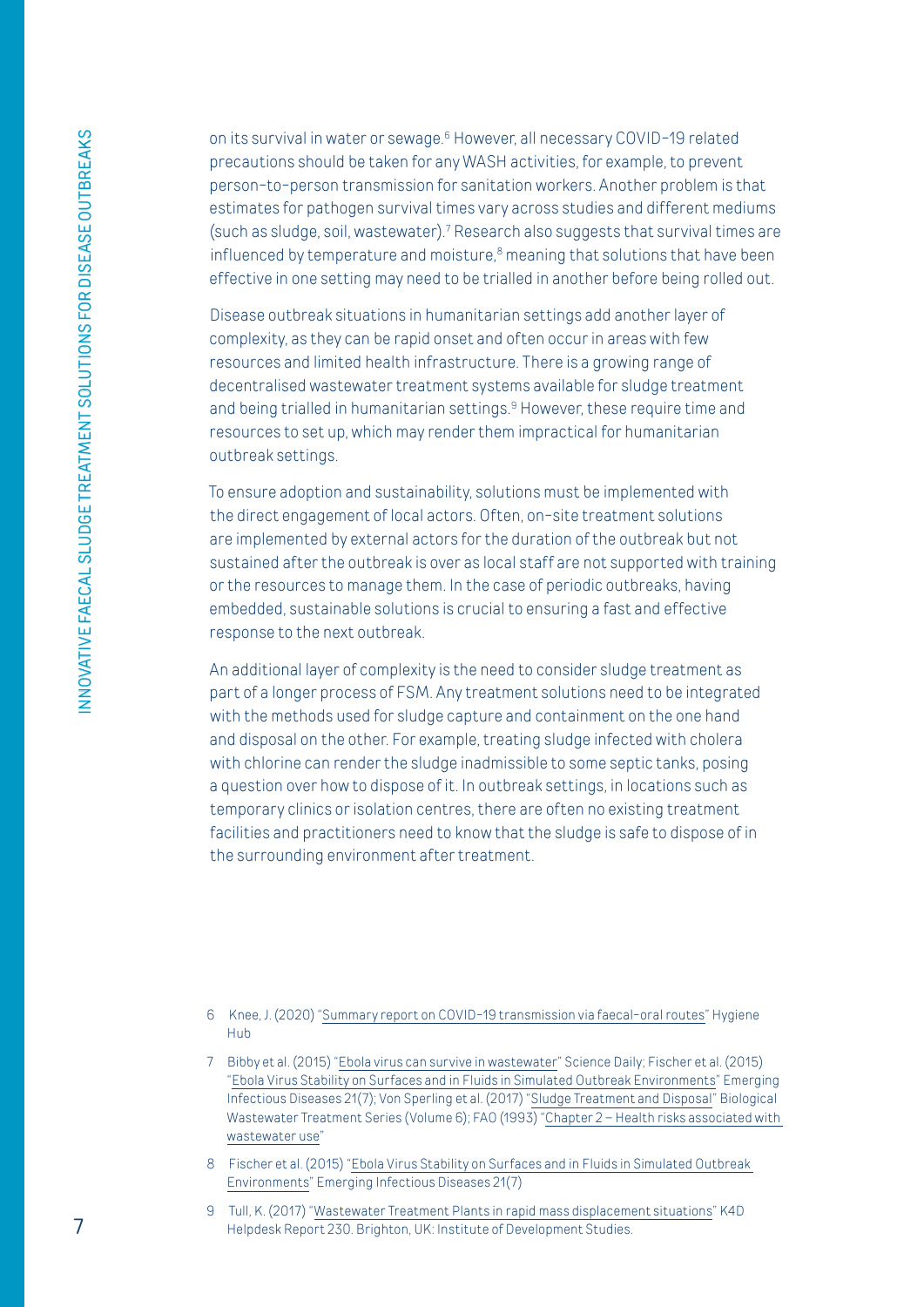### <span id="page-7-0"></span>THE CHALLENGE

We are looking for innovative faecal sludge treatment solutions for disease outbreaks in densely populated humanitarian settings.<sup>10</sup>

Your innovation should focus on treating at least one specific pathogen that can cause disease outbreaks. We encourage solutions effective at treating multiple pathogens.

Your innovation can be an adaptation of an existing treatment solution or a new low-cost technology or approach. One particular gap we believe innovation can address is treatment solutions for health clinics or treatment centres (urban or rural) during outbreaks.

Examples of suitable projects could include (but are not limited to) one of, or a combination of, the following:

- Adapting and improving current faecal sludge treatment solutions in new disease outbreak environments in humanitarian settings.
- Designing and testing new effective sludge treatment solutions for one or more specific pathogens.
- Trialling new ways of testing if a new or existing faecal sludge treatment solution has been effective. For example, burying sludge in a pit on-site is a method often employed in rural settings, but there is little evidence available on its effectiveness.
- We are especially interested in projects that combine the development or adaptation of treatment solutions with complementary research, such as exploring the survival times of specific pathogens in faecal sludge.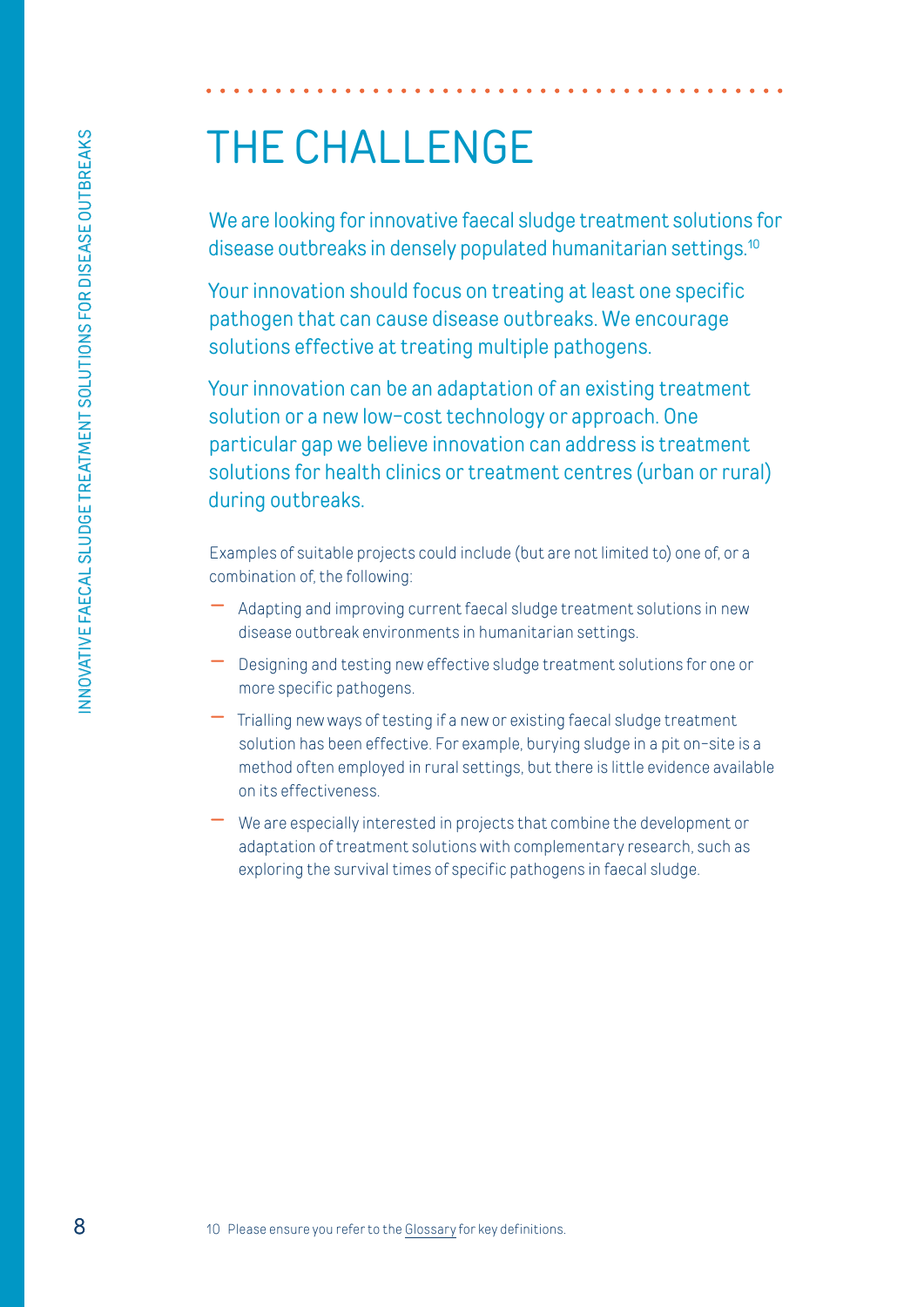### <span id="page-8-0"></span>FUNDING AVAILABLE

We have a total budget of 500,000 GBP available for this Innovation Challenge.

From this, we envisage funding a selection of projects with varying budgets, generally between 50,000 and 250,000 GBP per project. Please consider the range provided as suggestive, and align proposed budgets and timelines with your project's ambition. We encourage projects to consider how they can offer the best value for money, and would expect applications to be exceptional to justify going to the upper end of the indicated scale.

Each project is expected to last between 12 and 19 months; all project-related activities must complete by 31 October 2022. Please see the [Challenge timeline](#page-14-0) section for further details.

The total duration of your project should cover all deliverables including problem recognition, adaptation/development, implementation, monitoring and evaluation, as well as sharing learning and uptake. We are unable to offer any project extensions, so you should be conservative in your planning and leave space to allow for flexibility should changes or delays occur, where possible.

. . . . . . . . . . . . .

Please note that the funding amount requested at EoI stage can be indicative. Detailed budget plans will be requested at the Full Proposal stage. Please see the [Application and evaluation process](#page-16-0) section in this handbook for details on the two assessment stages. The proposed budgets and timelines should align with the level of ambition of each project.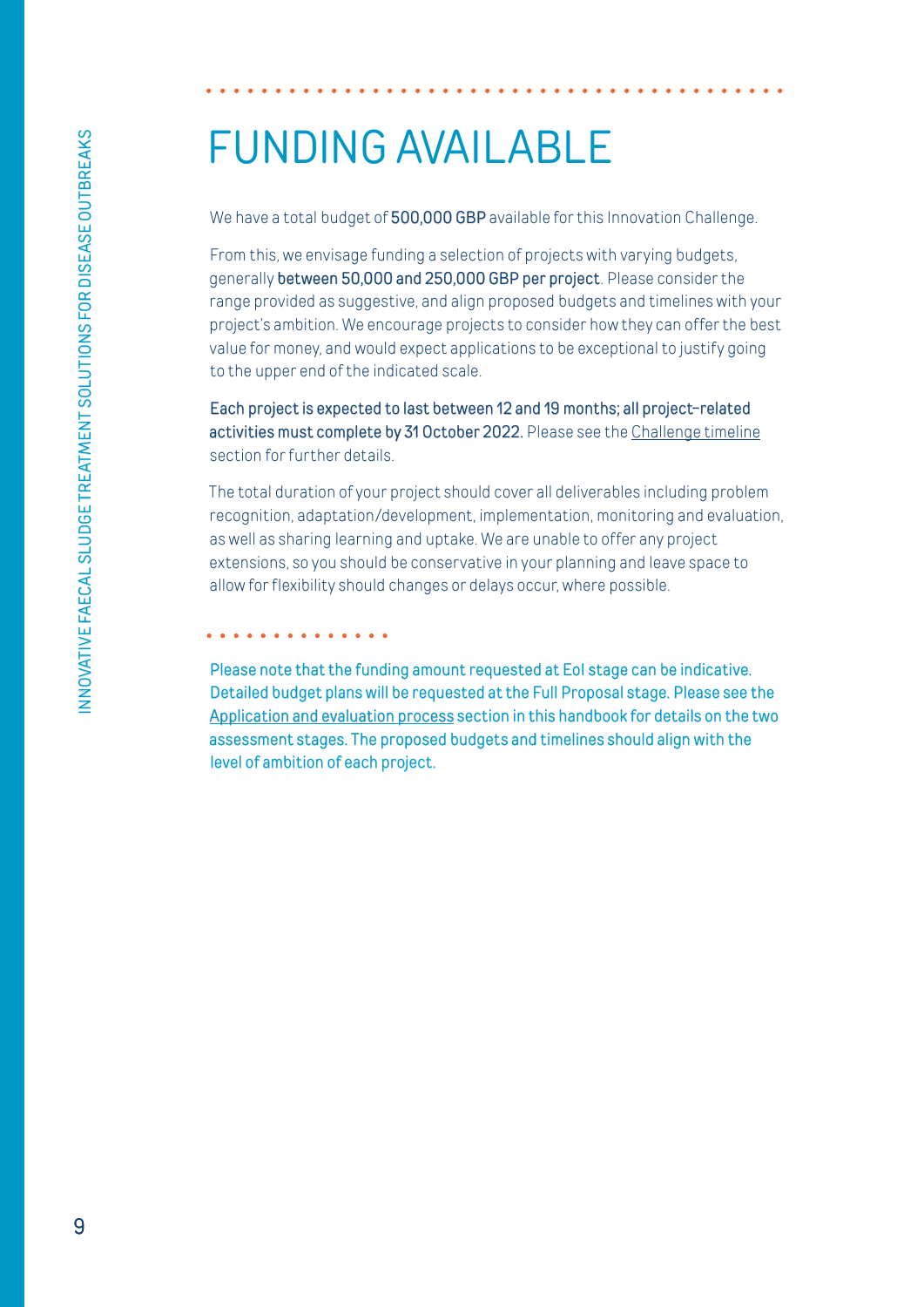# <span id="page-9-0"></span>ELIGIBILITY CRITERIA

This Challenge is open to all who meet the following eligibility criteria:

- The lead applicant organisation must be a *legally registered entity* (ie, academic/research institution, government, international non-governmental organisation, national non-governmental organisation, private company, Red Cross/Red Crescent movement, United Nations agency or programme, or civil society organisation). Applicants are expected to provide relevant evidence (eg, registration document) at the EoI stage.
- Your application must consist of a partnership between *at least* one operational humanitarian organisation *and* one academic/research institution (this includes the lead applicants; ie, if the lead applicant is a humanitarian organisation, they will not be required to apply with another humanitarian organisation to be eligible, but they will be required to partner with an academic/research institution). At least one project partner must be from the country(s) or region(s) where your project will take place.<sup>11</sup> This could be either the operational humanitarian partner, the academic partner or an additional partner. Applicants are not expected to have confirmed partnerships in place for the Expression of Interest stage, but will be expected to provide evidence to demonstrate partnerships by the Full Proposal stage.
- You must propose an *innovative solution* for treating faecal sludge on-site during disease outbreaks in densely populated humanitarian settings and have access to relevant test sites. Please note that it is up to the applicant to explain how the solution is innovative and why the setting is **humanitarian** (see definition below) and **densely populated**. Projects may include a research component but this must complement the development of your treatment solution and contribute to addressing the problem area.
- You should clearly state the outbreak pathogen(s) with a faecal-oral transmission route that your solution will target.
- Projects must include a [Problem Recognition stage](https://higuide.elrha.org/toolkits/get-started/innovation-process/) in which the specific treatment problem is clearly defined for the chosen setting(s), existing evidence is presented, and the proposed solution is clearly explained.
- You must demonstrate an understanding of **ethical** and **other risks** relating to the implementation of your project, including how to mitigate and monitor such risks throughout its duration.
- The proposed duration of and the requested funding for the project must be within the parameters set out for the Challenge: projects should last between 12 and 19 months (no extensions permitted) and require between 50,000 and 250,000 GBP in funding, and all project activities should complete by 31 October 2022. Please see the [Challenge timeline](#page-14-0) for further details.
- 11 This means that at least one organisation is a registered entity in the country of implementation, *and* with its organisational leadership team from the country of implementation.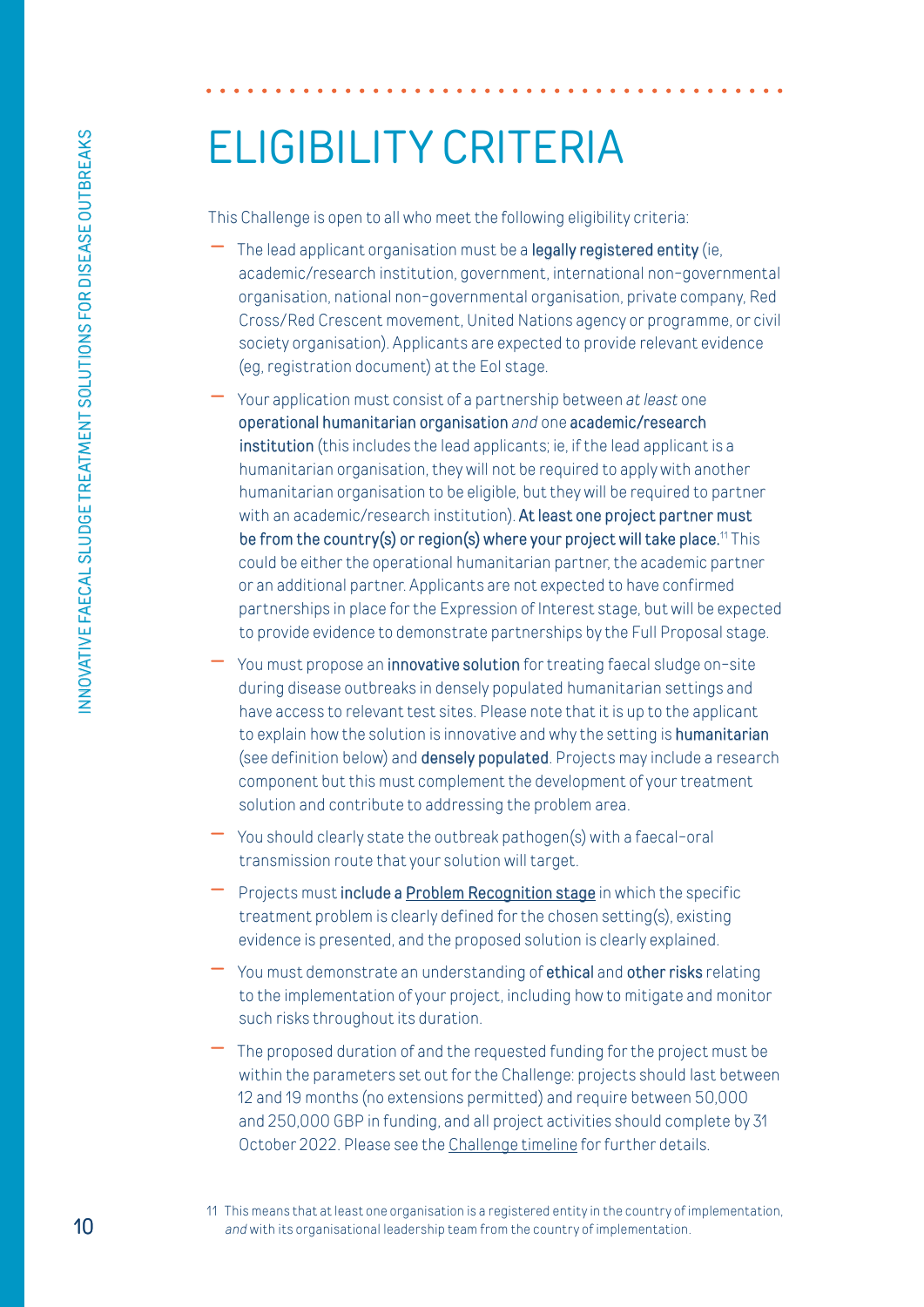### <span id="page-10-0"></span>ASSESSMENT CRITERIA

Eligible applications will be evaluated based on the more detailed assessment criteria described below.

#### 1. GOOD UNDERSTANDING OF THE FAECAL SLUDGE TREATMENT PROBLEM

You will be expected to demonstrate a good understanding of the faecal sludge treatment problem that will be addressed by your proposed solution. Applications should explain what pathogen(s) the treatment will aim to eradicate, what relevant research exists to evidence the problem, how the problem manifests in the chosen setting(s) and how the proposed solution will address the problem.

You are also expected to highlight any gaps in your knowledge of the problem and how you plan to address these. All projects are expected to include a Problem Recognition<sup>12</sup> stage. This will be used to refine your understanding of the problem and fill in any gaps by formulating hypotheses that your project will test.

#### 2. INNOVATIVE SOLUTION

We are looking to fund projects that propose new and/or improved ways of addressing the treatment problem they identify. This means that your proposed on-site treatment solution should either be an **adaptation** of an existing solution to densely populated disease outbreak setting(s), a new technology or research to inform approaches that could address the treatment problem effectively and in a cost-efficient manner, or a **pilot** of an existing innovation in outbreak setting(s).<sup>13</sup>

#### 3. SUITABILITY FOR DENSELY POPULATED DISEASE OUTBREAK SETTINGS

Your proposed solution should be **cost-effective** for your chosen disease outbreak setting(s). This will likely differ on a case-by-case basis, depending on local resources, supply chains and available skills. You should provide an estimate of the cost of implementing and maintaining your solution.

Your proposed solution should also be **rapidly deployable** and use materials that are easy to acquire in the chosen outbreak setting(s) to aid the speed of response. A solution that is reusable or easily transportable from one outbreak area to another would be a plus as outbreaks can migrate or be cyclical. Because we are particularly interested in densely populated disease outbreak settings, we expect the design of your proposed solution to take into account any **space constraints** within the chosen setting(s).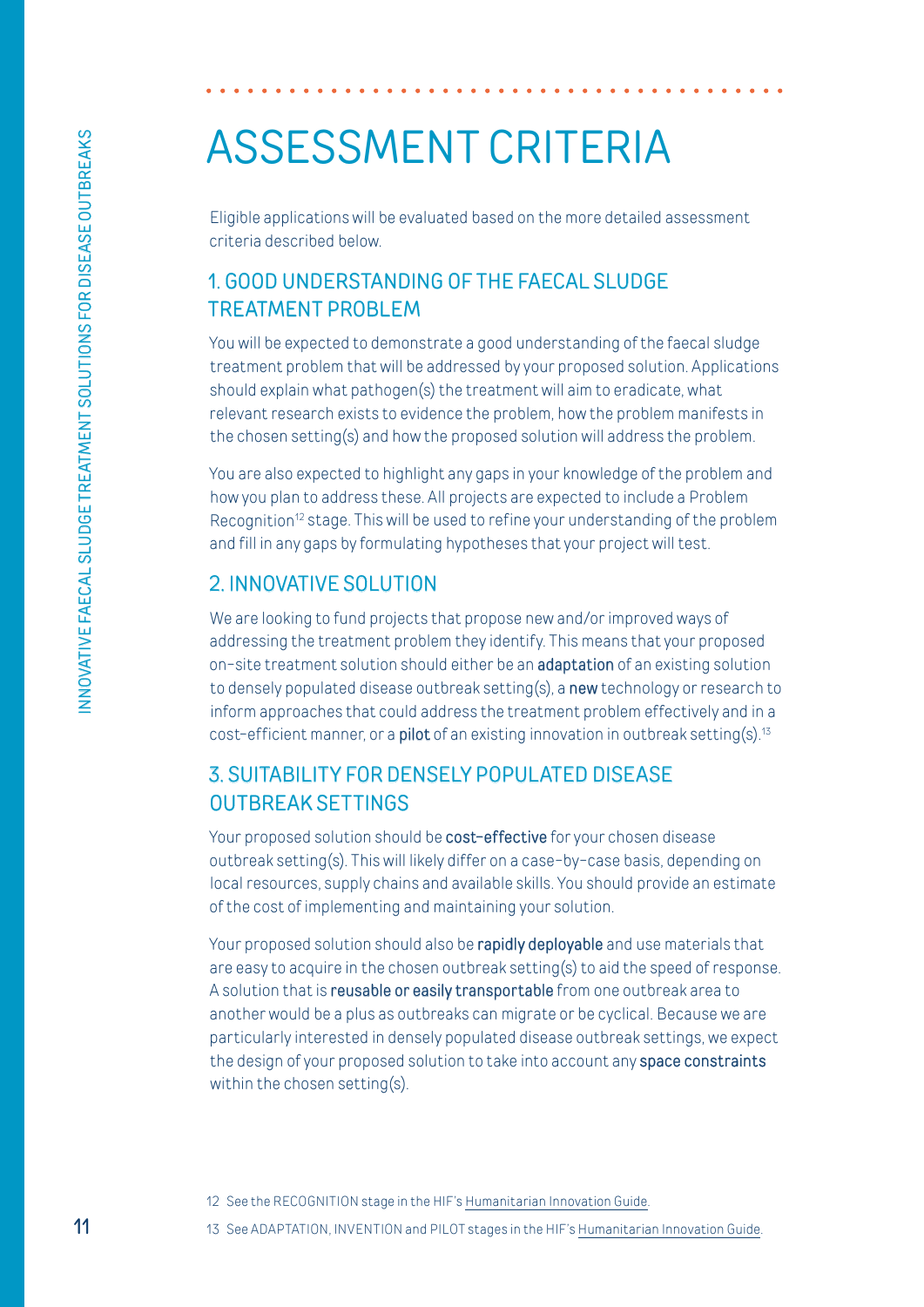#### 4. EVIDENCE OF EFFECTIVENESS

You should provide any evidence you currently have on the effectiveness of your proposed solution and demonstrate how the solution represents an improvement on currently existing treatment options. Your application should identify the main hypotheses you have about your proposed solution with a clear vision of what you intend to learn or prove by the end of your grant period.

You should also specify how you, in collaboration with academic/research partners, will assess the effectiveness of your solution throughout the project in your chosen outbreak setting(s). The resulting evidence should be robust and independent to facilitate the adoption of the solution in other settings and by other humanitarian agencies. We will accept applications from early-stage projects with little/no evidence of effectiveness yet. In this case, a greater emphasis will be placed on assessing the proposed approach to evaluate the effectiveness of the solution in the chosen outbreak setting(s). If the application is a research project, please explain what relevant research has been done to date and what the key findings were.

#### 5. LOCALLY-EMBEDDED SOLUTIONS

You should demonstrate strong connections with relevant local actors in your chosen outbreak setting(s), including and in addition to the organisations that make up your project team. Strong applications will propose novel ways for local actors to lead and be involved in the development/adaptation, implementation/ testing, and maintenance of the solution. This will likely include an element of user-centred design to ensure that any solutions are appropriate, accessible and safe for local staff to use. You should also articulate how your proposed solution will be sustainable and take into account locally relevant cultural, geographical, political and legal factors.

Our portfolio of funded innovations reflects the wider bias in the humanitarian sector where funding is mainly allocated to larger, international organisations, likely to be based in places not usually affected by emergencies. To address this imbalance, we are working to better localise our funding and support, and to increase the number of grants we award to organisations with headquarters in regions affected by crisis. With this in mind, we are requiring at least one of the partners to be from the country(s) or region(s) where the solution is being implemented. This could be either the operational humanitarian partner, the academic partner or an additional partner. Please clearly explain how you meet this criterion.

#### 6. HOLISTIC CONSIDERATION OF THE FSM CHAIN

Although this Challenge focuses on on-site treatment, it is important for individual solutions to consider how they link with other technologies and processes in the FSM chain, and how they would function together. The implications of your proposed treatment solution on the preceding and succeeding steps in the FSM chain must be considered and communicated. We are interested in funding solutions that will have a minimum negative impact on other steps of the FSM chain.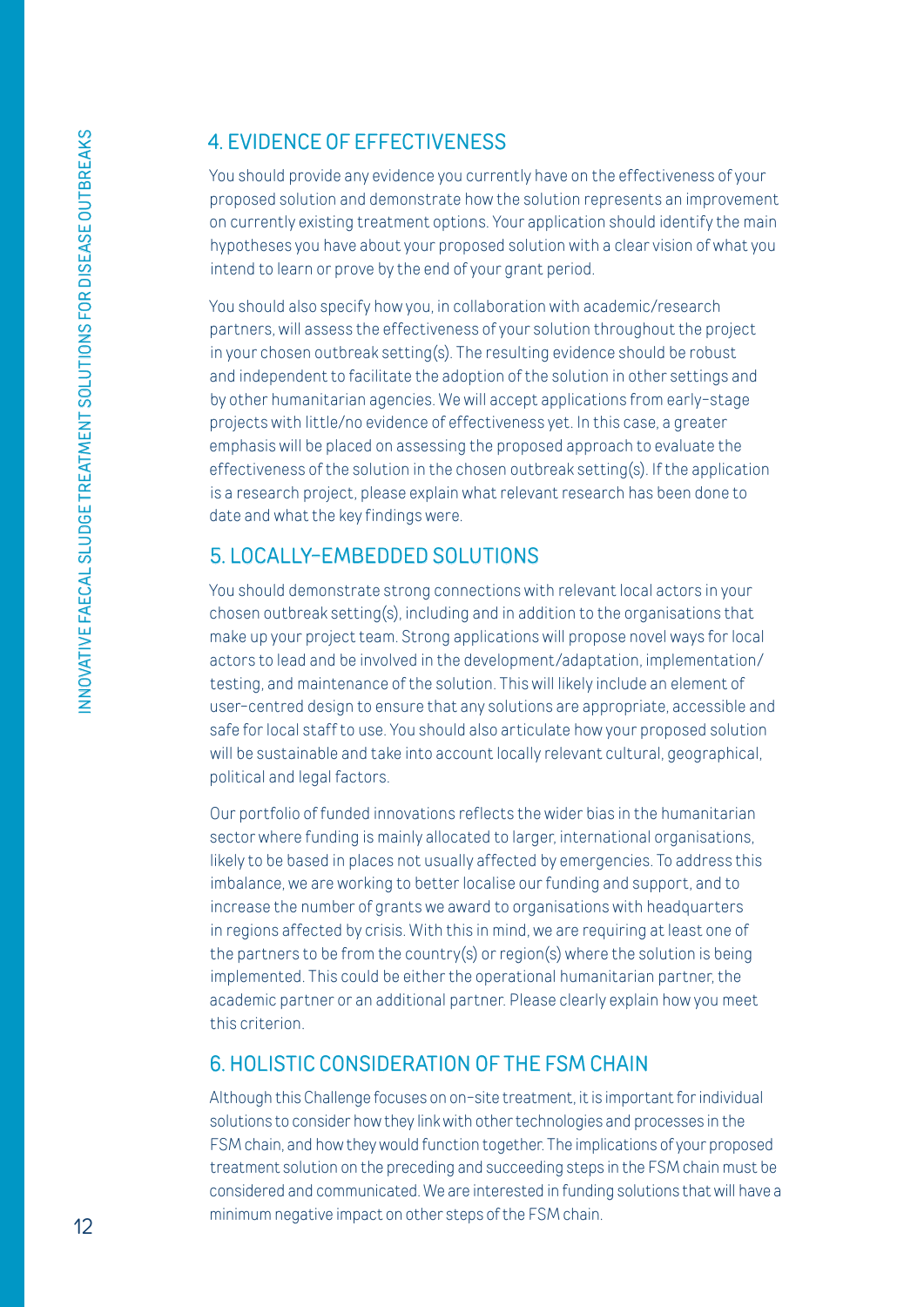### 7. ADAPTABILITY AND SCALABILITY

You should assess how adaptable and scalable your solution will be to other disease outbreaks in humanitarian settings. The minimum requirement for adaptability is to establish under what conditions your solution is proven to be effective and what factors could affect its effectiveness in different settings (eg, temperature, moisture, resource availability). Your assessment of the solution's scalability should include the cost of replicating the treatment solution at scale and the availability of component materials and human resources.

#### 8. ETHICS AND RISKS

You must consider the range of ethical implications of your proposed project and solution and how you will continuously monitor and mitigate risks throughout the lifecycle of your project. You will be expected to explain the ethical issues that may arise during all phases of the project, including during project design, implementation, and dissemination activities as well as during considerations for adoption, replication and scale. This criterion will be carefully assessed given the high risk of the projects involved and the outbreak settings considered.

Please outline how you will ensure that the project can be carried out in a safe and responsible way in the context of the global Covid-19 outbreak. Please refer to relevant, recent resources on this for quidance.<sup>14</sup>

For information on how to ensure the ethical viability of research studies as well as sample ethics reflection questions, please consult Elrha's R2HC [Research Ethics Framework](https://www.elrha.org/researchdatabase/r2hc-ethics-framework-2-0/) and [Tool](https://www.elrha.org/researchdatabase/r2hc-research-ethics-tool/) and the [Principles and Ethics section](https://higuide.elrha.org/toolkits/get-started/principles-and-ethics/#ethics) in our Humanitarian Innovation Guide.

Successful applicants will be expected to secure required ethical approval for their research from their organisation, institution or other approved ethical review body. Where relevant, they will also be expected to receive approval from ethical review boards, government committees or equivalent mechanisms in each country that they will be conducting research.

#### 9. EFFECTIVE SHARING AND UPTAKE PLAN

As noted above, there is a lack of guidance around on-site faecal sludge treatment in humanitarian or disease outbreak settings, especially in densely populated areas such as health clinics or treatment centres. You should consider innovative approaches for capturing details about your project as well as lessons learned and sharing them widely in a format that is accessible to practitioners (eg, via platforms such as [OCTOPUS](https://octopus.solidarites.org/)). Where relevant, outputs should include short and concise technical briefs. You should clearly communicate your plans for driving the uptake of your proposed solution. All dissemination and uptake plans should identify both local and global actors, and ensure alignment with existing initiatives and coordination bodies on FSM or WASH guidance where appropriate.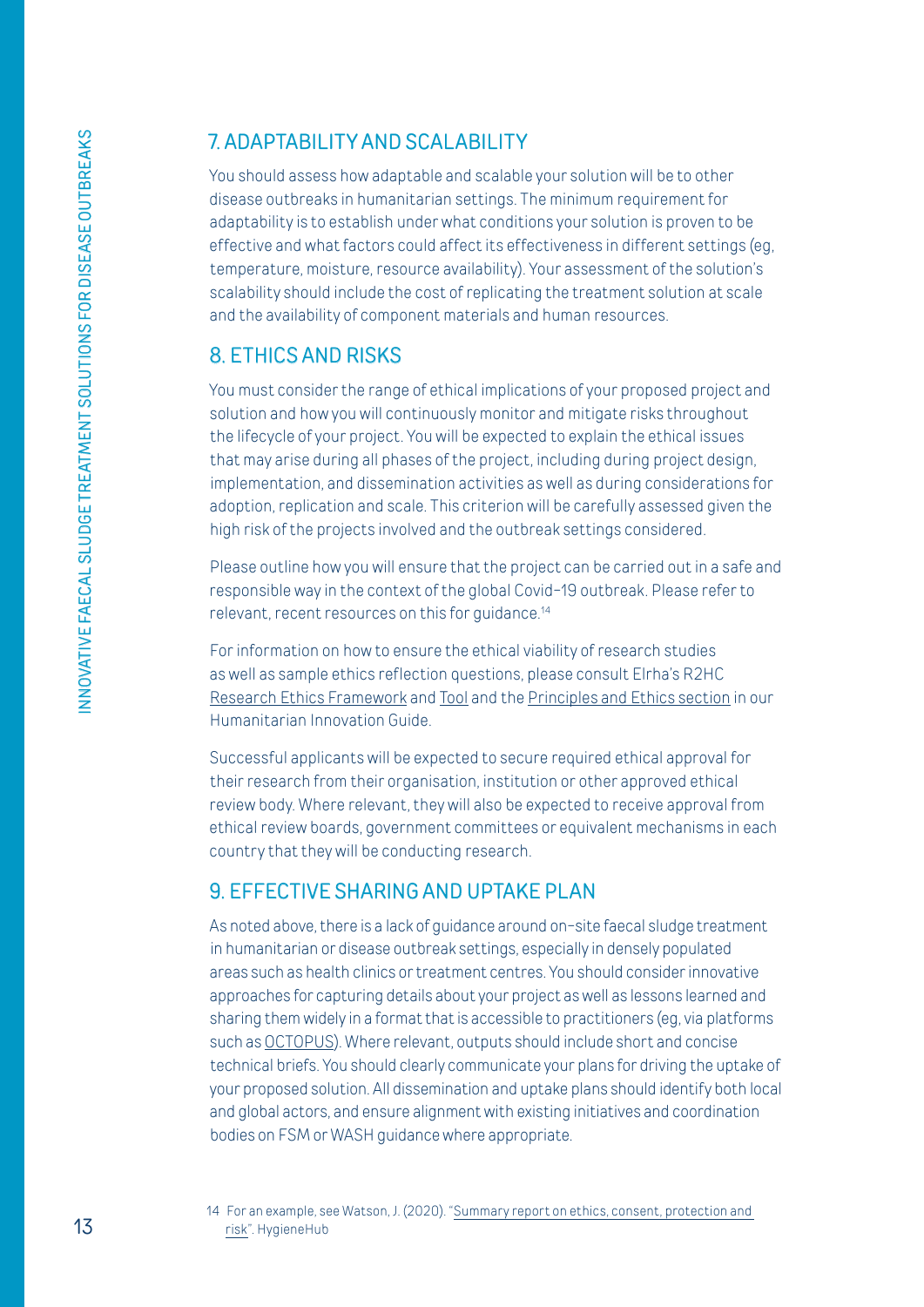# <span id="page-13-0"></span>ACTIVITIES & DELIVERABLES

Funded projects will be expected to complete the following activities and deliverables:

#### PROBLEM RECOGNITION STAGE

The Problem Recognition stage will explain the faecal sludge treatment problem in the chosen outbreak setting(s), why it's a problem and who is affected. This stage should reference existing evidence, which may come from a range of sources and reference different stakeholders. Overall, this stage should present a solid rationale for your proposed solution and clearly present any gaps in knowledge and hypotheses that will be tested during the project.

### ADAPTATION/DEVELOPMENT OF THE TREATMENT SOLUTION FOR THE CHOSEN OUTBREAK SETTING

 In the second stage of work, you will either adapt or develop a new relevant and effective treatment solution to address the identified problems in your chosen outbreak setting(s). This will likely require engagement with users and local stakeholders to ensure that the solution is appropriate, accessible and safe for use.

#### IMPLEMENTATION OF THE SOLUTION

In the third stage, you will implement your solution in your chosen outbreak setting(s). Successful teams will collaborate with local actors (eg. sanitation workers, health workers, community members – as relevant) to adjust, implement and maintain the treatment solution. If testing in a densely populated outbreak setting is not possible, you must set out a strong rationale as to why, and propose an alternative testing location that simulates these conditions.

#### MONITORING AND EVALUATION OF EFFECTIVENESS

As part of the implementation stage, you will assess the effectiveness of your treatment solution in your chosen setting(s). The methods used should generate robust and independent evidence.

#### SHARING LEARNING

On an ongoing basis, you will capture learning from your project and share them widely with the humanitarian community, as well as with relevant groups interested in WASH and FSM in outbreak settings. At the latter stages of the project, your team will drive the uptake of the innovative solution (if successful) and share your research findings. Where relevant, outputs should include short and concise technical briefs directed at humanitarian practitioners.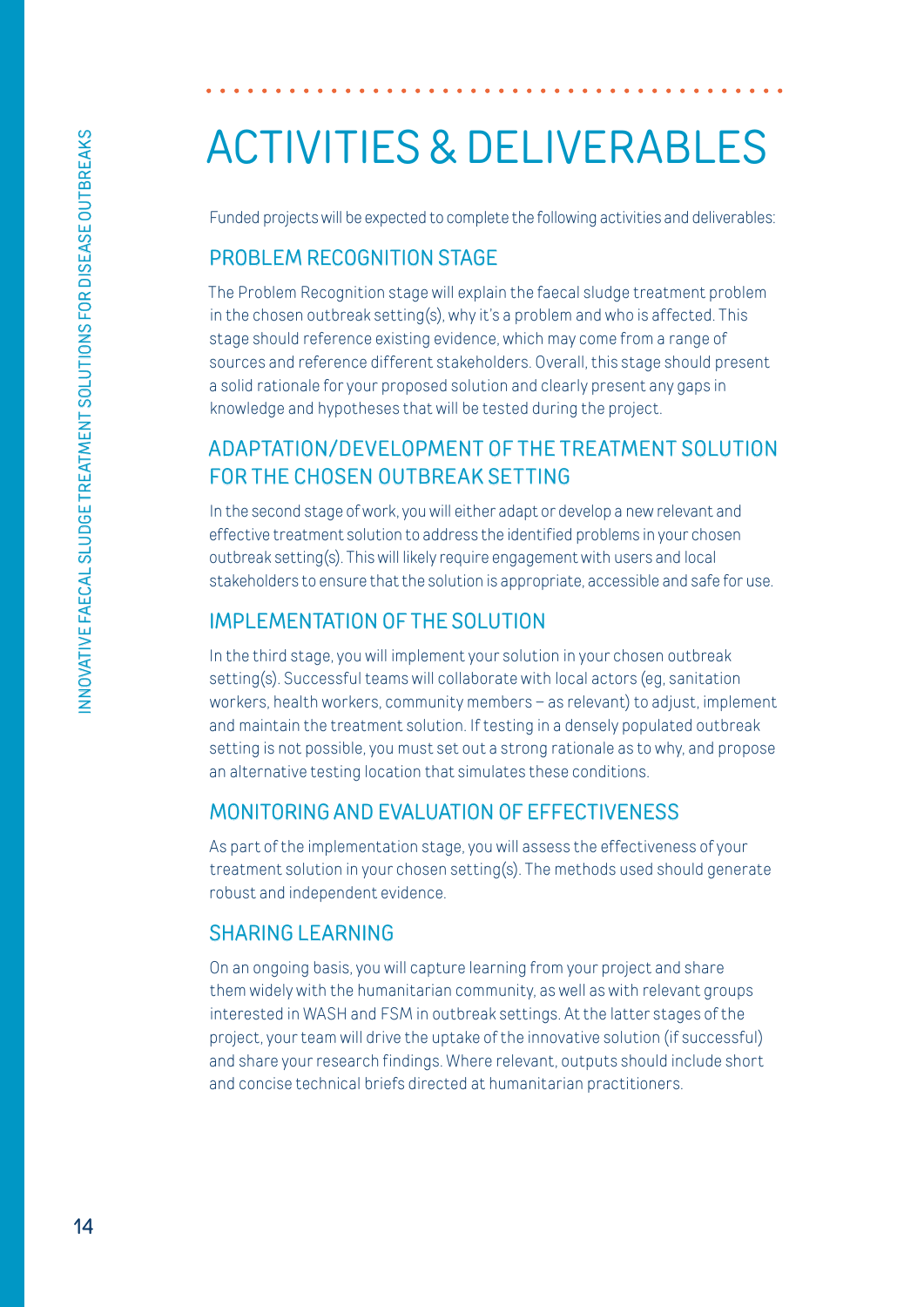# <span id="page-14-0"></span>CHALLENGE TIMELINE

#### APPLICATION

| 8 Sep 2020<br>Challenge<br>launch           | 12 Oct 2020<br>Eols<br>deadline | $w/c$ 26 Oct<br>2020<br>Eols<br>shortlisted                                                                                                              | 29 Oct 2020<br>Full<br>Proposals<br>open                                                                                                                                                                                                                                                               | 4 Nov 2020<br>Mandatory<br>webinar | <b>Feb 2021</b><br>Project(s)<br>selected | Feb-Mar<br>2021<br><b>Due</b><br>diligence |  |
|---------------------------------------------|---------------------------------|----------------------------------------------------------------------------------------------------------------------------------------------------------|--------------------------------------------------------------------------------------------------------------------------------------------------------------------------------------------------------------------------------------------------------------------------------------------------------|------------------------------------|-------------------------------------------|--------------------------------------------|--|
| 8 Sep 2020<br>Challenge launch              |                                 | The Challenge launches on 8 September 2020.<br>There will be a pre-recorded guidance video on the<br>Challenge webpage for those interested in applying. |                                                                                                                                                                                                                                                                                                        |                                    |                                           |                                            |  |
| 12 October 2020<br>Eols deadline            |                                 |                                                                                                                                                          | The deadline for expressions of interest (Eols) is<br>12 October 2020 at 23:59 BST (check what this<br>is in your timezone). Apply via the Common Grant<br>Application platform.                                                                                                                       |                                    |                                           |                                            |  |
| w/c 26 October 2020<br>Eols shortlisted     |                                 |                                                                                                                                                          | Eols will be reviewed against the eligibility criteria<br>outlined in this handbook. Shortlisted projects will be<br>notified in the week commencing 26 October 2020.                                                                                                                                  |                                    |                                           |                                            |  |
| 29 October 2020<br>Full Proposals open      |                                 |                                                                                                                                                          | All shortlisted projects will be invited to submit Full<br>Proposals from 29 October 2020.                                                                                                                                                                                                             |                                    |                                           |                                            |  |
| 4 November 2020<br>Mandatory webinar        |                                 |                                                                                                                                                          | Shortlisted projects will receive general feedback<br>via a group webinar on 4 November 2020. There will<br>be two webinars (AM/PM UK time) to suit different<br>time zones. Attending the webinar is mandatory for<br>qualifying for the Full Proposal stage. Please hold this<br>date in your diary. |                                    |                                           |                                            |  |
| 27 November 2020<br>Full Proposals deadline |                                 |                                                                                                                                                          | The deadline for Full Proposals is 27 November 2020<br>at 23:59 GMT. Full Proposals will be reviewed by<br>independent technical reviewers in December and<br>early January. The final project selection will be made<br>by an independent Funding Committee.                                          |                                    |                                           |                                            |  |
| February 2021<br>Project(s) selected        |                                 |                                                                                                                                                          | Successful projects will be informed in February 2021.                                                                                                                                                                                                                                                 |                                    |                                           |                                            |  |
| February-March 2021<br>Due diligence        |                                 |                                                                                                                                                          | Due diligence and contracting are expected to last six<br>to eight weeks over February and March 2021. Please<br>see the <b>FAQs</b> on our website for more information.                                                                                                                              |                                    |                                           |                                            |  |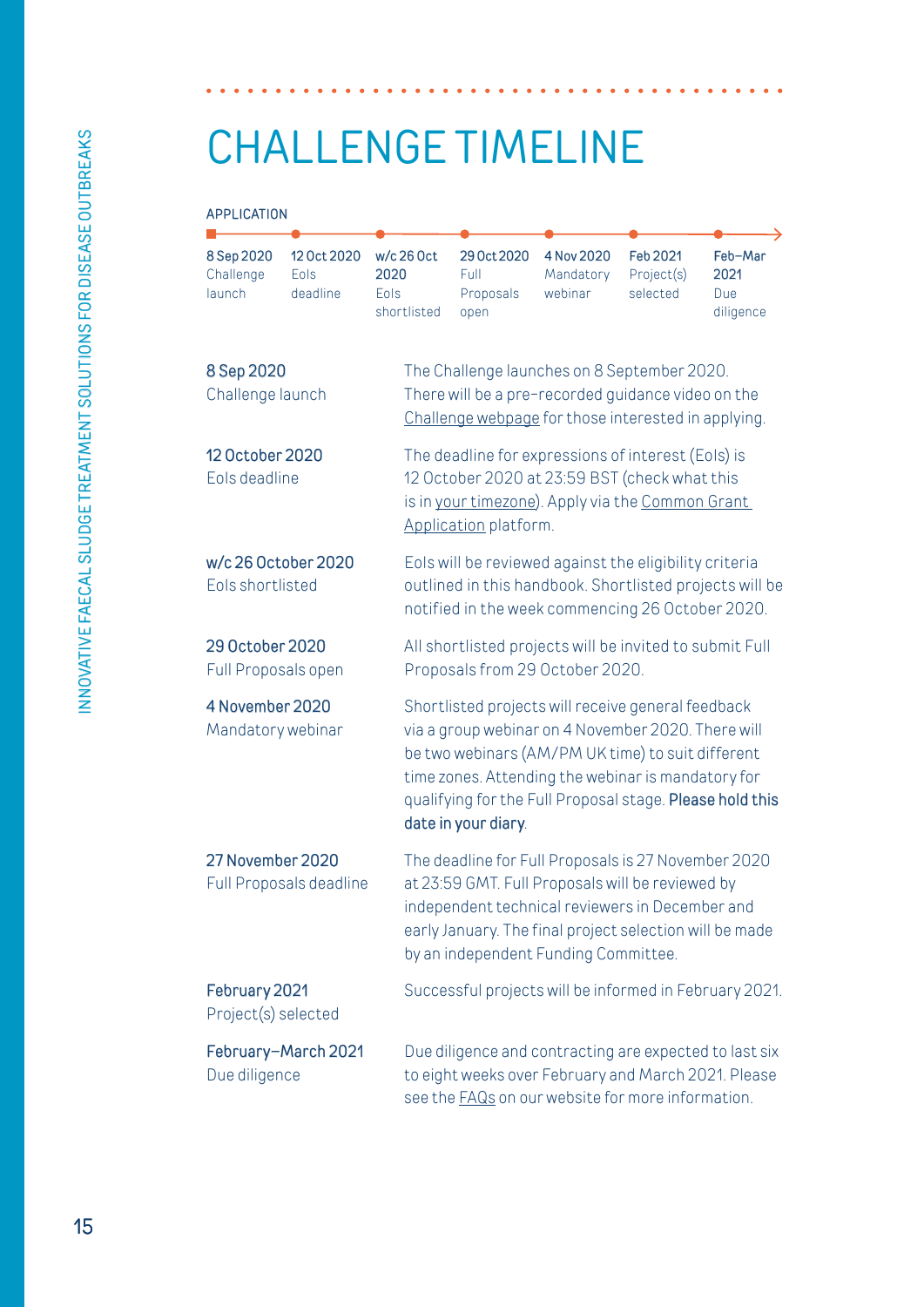#### PROJECT PHASE (12–19 MONTHS)

Apr 2021 Projects start

→

April 2021 Projects start The projects are expected to start in April 2021, with a group kick-off workshop organised by the HIF either the week commencing 3 May 2021 or agreed individually with grantees.

31 Oct 2022 Grants close

Apr 2021–Oct 2022 Projects ongoing

April 2021– October 2022 Projects ongoing

31 October 2022 Projects complete Grantees will have between 12 and 19 months to carry out the activities described in their projects (including any dissemination activities).

All projects must be completed by 31 October 2022 without the possibility of extension. We are unable to offer any project extensions, so applicants should be conservative in their planning and leave space to allow for flexibility should changes or delays occur, where possible.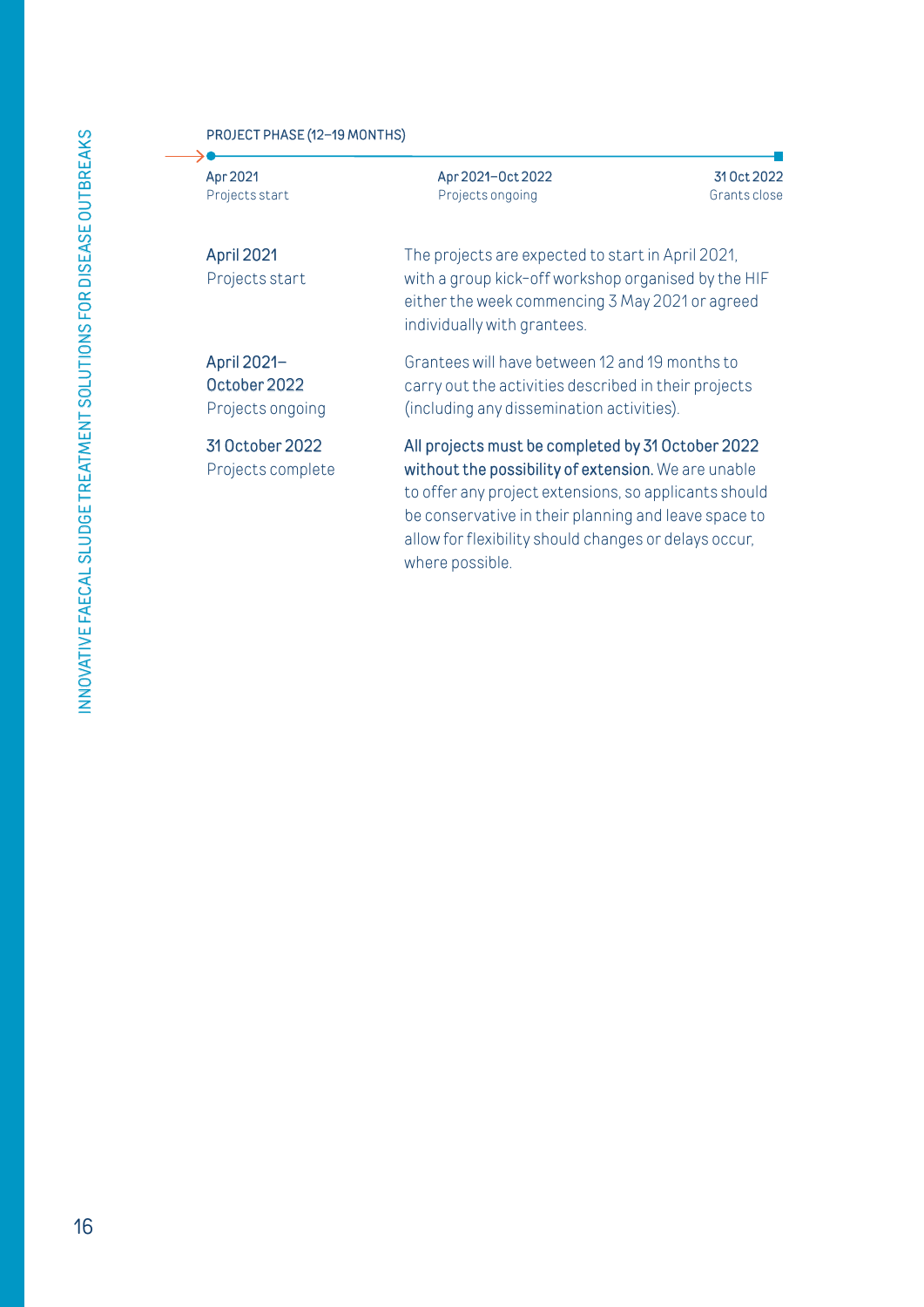# <span id="page-16-0"></span>APPLICATION & EVALUATION PROCESS

To apply for this Challenge, register via our [Common Grant Application](https://www.commongrantapplication.com/register.php?refOrgId=20971&refProgId=798&refProgType=all) platform. For more information and guidance on our grant application process see our [Application Guidance page](https://www.elrha.org/funding-support/guidance-and-support/).

We know that the global COVID-19 pandemic has impacted 'business as usual' operations in many humanitarian settings, and for many humanitarian organisations and responders. We're confident that the problems set out in this Innovation Challenge are still relevant, solutions are still needed and that progress towards developing them can still be made. We encourage you to share any specific considerations or potential adaptations to your approach in response to the current global context in your application.

The application and evaluation process for this Challenge will include the two stages - Expression of Interest (EoI) stage and Full Proposal stage.

At the Eol stage, you will be asked to submit details about your project and explain how it meets a selection of the criteria outlined in this handbook. Our ambition is to keep the EoI application stage as succinct as possible while still ensuring we have sufficient information about your project and proposed innovation and the extent to which it aligns with the Challenge criteria. Eol appraisal will include a review against the eligibility criteria outlined in this handbook (see [Eligibility criteria](https://www.commongrantapplication.com/register.php?refOrgId=20971&refProgId=798&refProgType=all) section). To help you assess whether this funding opportunity is suitable for you, there will be a guidance video and a FAQ section available on our [Challenge webpage](https://www.elrha.org/funding-opportunity/innovation-challenge-faecal-sludge-treatment-for-disease-outbreaks-in-humanitarian-settings). We also invite applicants to get in touch with our team ([hif@elrha.org\)](mailto:hif%40elrha.org?subject=Faecal%20Sludge%20Management%20Challenge) if they have a question not covered by this Handbook, the FAQs or the [Application Guidance](https://www.elrha.org/funding-support/guidance-and-support/) page.

If your application is eligible, you will be invited to submit a Full Proposal. This will request additional information about the adaptability and scalability of the proposed solution, confirmed partners, and dissemination and uptake plans. You will also be invited to attend a **mandatory webinar on 4 November 2020** that will give general feedback on the EoI stage and more information on the requirements for the Full Proposal (at least one member from each selected project must attend). There will be two webinars (AM/PM UK time) to suit different time zones.

Full Proposals will first be reviewed by our HIF team to ensure they remain within the parameters of the Challenge. Full Proposals that are within the Challenge parameters will then be evaluated by at least two independent technical reviewers based on the assessment criteria (see [Assessment criteria](#page-10-0) section).

Our HIF team will shortlist the strongest ranked applications following the independent technical reviews. Guided by these technical reviews, our independent Funding Committee will assess the shortlist and make the final funding decisions.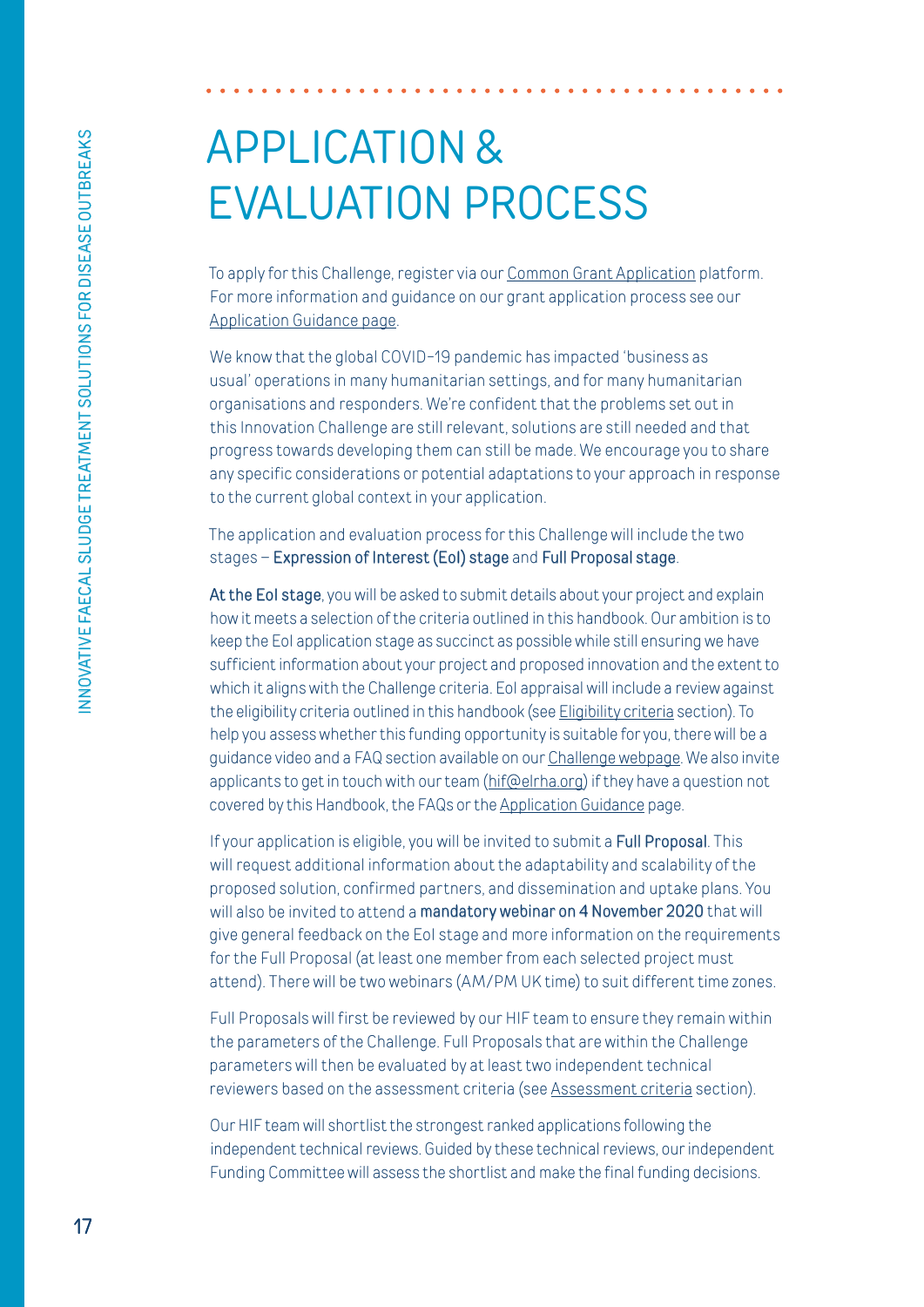# <span id="page-17-0"></span>**GLOSSARY**

#### ADAPTATION

A stage of the humanitarian innovation process that involves identifying the changes that are required to adapt an existing solution to a new setting. Adaptation of a solution entails a significant rethinking of certain elements. For more information see the [Humanitarian Innovation Guide.](https://higuide.elrha.org/toolkits/get-started/innovation-process/)

#### DENSELY POPULATED HUMANITARIAN SETTING

Judged on a case by case basis, this is a humanitarian setting (either urban or rural) where there is high population density, limited space and large volumes of sludge requiring treatment. In these settings, traditional on-site treatment methods are difficult to implement and to scale up quickly to respond to large volumes of contaminated faecal sludge in the case of a disease outbreak. For this Challenge, we are particularly interested in innovations targeting health clinics or treatment centres, but we are open to other densely populated settings as well. *Please note this is a working definition used for the purposes of this Challenge.*

#### **EFFECTIVENESS**

The extent to which an activity achieves its purpose, or whether this can be expected to happen on the basis of the outputs.<sup>15</sup>

#### FAECAL SLUDGE

All liquid and semi-liquid contents of pits and vaults accumulating in unsewered sanitation installations, such as latrines, toilets or septic tanks. Compared to wastewater, faecal sludge is normally several times more concentrated with solids.

#### FAECAL SLUDGE MANAGEMENT (FSM)

The safe capture, containment, treatment, collection and disposal of human excreta.

#### HEALTH CLINIC

Any facility providing in-patient health care, temporary or permanent.

#### HUMANITARIAN SETTING

Refers to different phases of humanitarian response (eg, rapid response, protracted emergencies, acute emergencies), site (eg, camp, urban), geography, environmental conditions, type of humanitarian crisis (including natural hazard-related disasters, conflicts, or complex emergencies, either at the regional, national or sub-national levels, within lower- or middle-income countries). Also considers social norms, religion, demographics and political situation in that setting.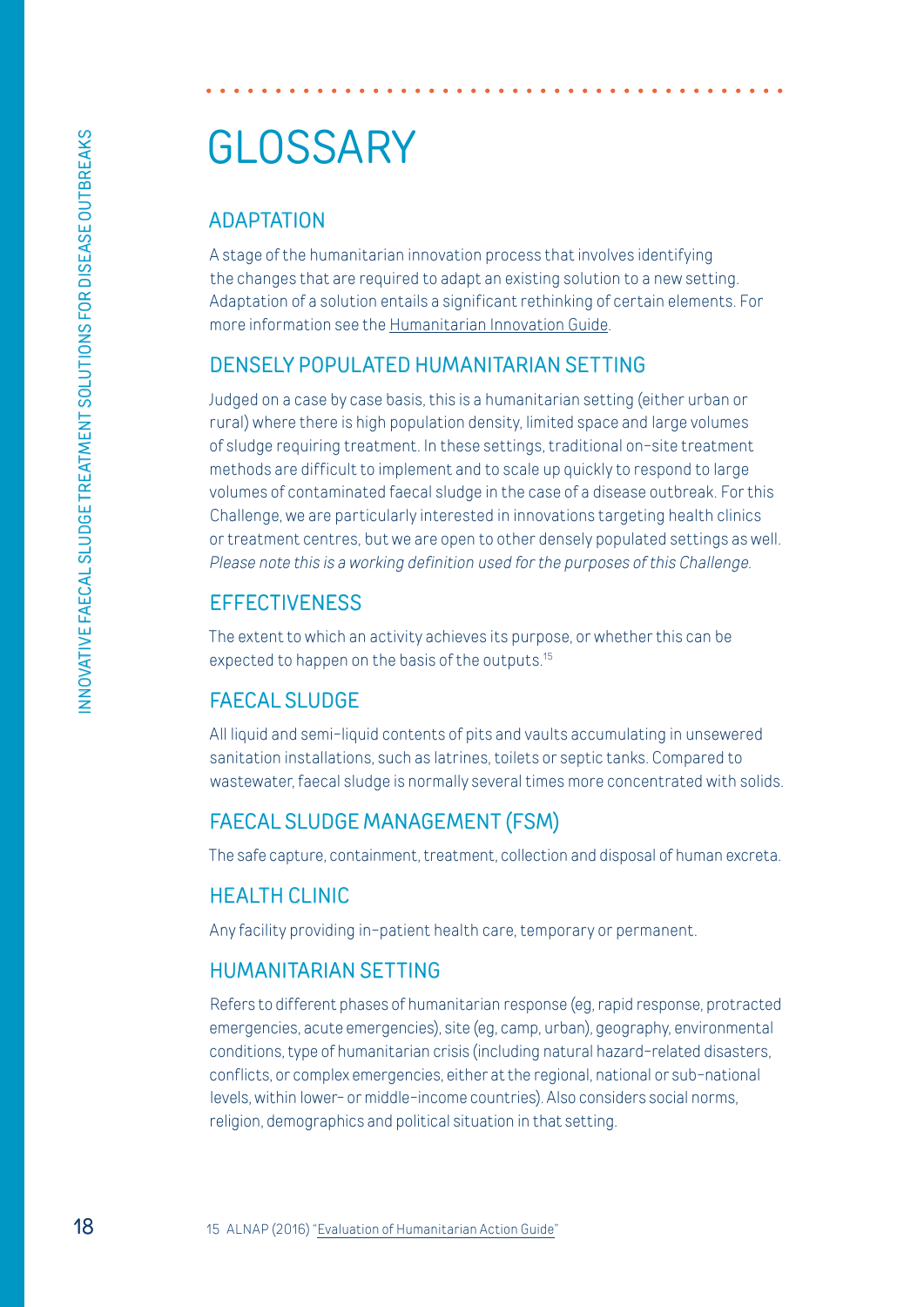#### **HYPOTHESIS**

A hypothesis is a statement to be tested, which helps the project team to better understand the assumptions made about a given innovation. Innovations are almost always based on assumptions as there is an inherent level of uncertainty associated with trying something novel or different to achieve better results. Knowing this, hypotheses should be set in order to test the assumptions for an innovation and generate evidence on how and whether it achieves the desired result.

#### INNOVATION

Humanitarian innovation can be defined as an iterative process that identifies, adjusts and diffuses ideas for improving humanitarian action. See more in our [Humanitarian Innovation Guide](https://higuide.elrha.org/).

#### **OUTBREAK**

A disease outbreak is the occurrence of disease cases in excess of normal expectancy. The number of cases varies according to the disease-causing agent, and the size and type of previous and existing exposure to the agent.<sup>16</sup>

#### PATHOGEN

Any small organism, such as a virus or a bacterium that can cause disease.

#### PILOT

Testing a potential solution to learn whether and how it works in a complex real-world environment. This innovation stage consists of three workstreams: implementing your innovation, developing learning and evidence, and providing support and logistics. For more information see the [Humanitarian Innovation Guide.](https://higuide.elrha.org/toolkits/get-started/innovation-process/)

#### PROBLEM RECOGNITION

A stage of the humanitarian innovation process that focuses on the recognition of a specific problem or opportunity. It involves identifying a problem or opportunity to respond to, collecting and assessing readily available knowledge on the issue and context, diagnosing root causes and properly framing the challenge. For more information see the [Humanitarian Innovation Guide.](https://higuide.elrha.org/toolkits/get-started/innovation-process/)